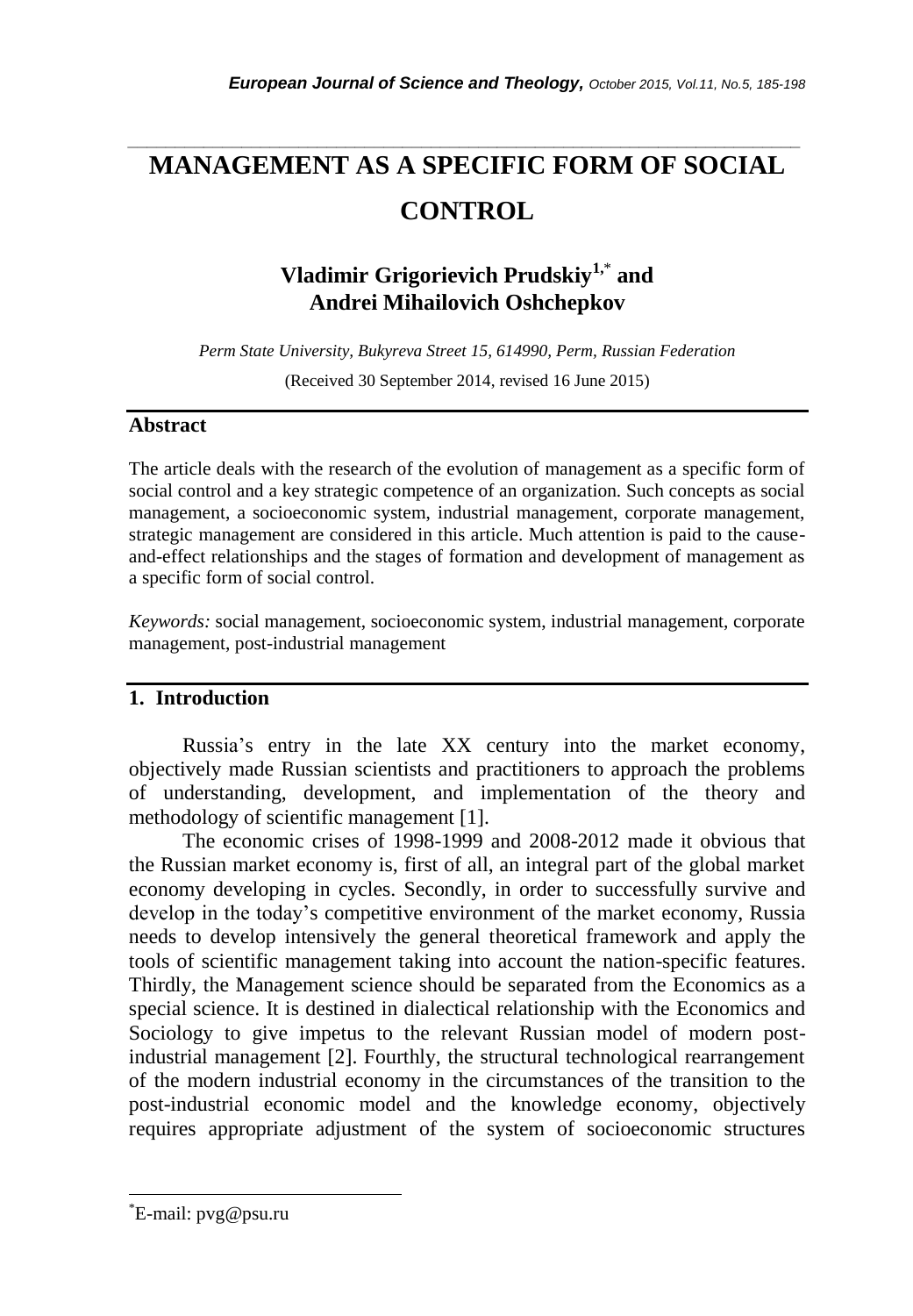management. In this case, qualitative restructuring of management as a specific form of social control becomes of particular importance [3].

Analysis of the modern Russian management as an integral part of the global historical process of industrial management development, objectively requires consideration of the main stages of this development.

### **2. Discussion**

Perceptions of management as a special form of social management emerged in the middle of the  $XX<sup>th</sup>$  century based on new theoretical ideas about management as a process in general and management in the production and economics area in particular.

During this period, in the first place, the theory of general systems appeared, treating systems as normalized sets of interrelated and purposefully interacting elements. Secondly, Cybernetics was formed based on the theory of systems and received intensive development as a science about management in physical, biological, and social systems based on their ordering of the relevant information processes. Thirdly, the Organization theory as the science of laws and regularities of system interaction of individuals and groups of people in the process of their normalized and purposeful social functioning and development was finally formed.

In light of these theories, management began to be treated as a function of biological, social, and physical-technical organizational systems, which provides for dynamic conservation of their structure and supports a certain mode of their operation and development.

This definition means that there are three classes of management – in the inanimate nature (physical and technical systems), in organisms (biological systems), in society (social systems).

Management in technical systems is management of technical and production processes, mechanisms, and machine systems. Management of processes taking place in the live nature and related to the activity of organisms is associated with the management of biological systems. They are studied predominantly by Natural sciences.

Management in social systems is the management of people, their joint production and labour activities. It covers the impact on the activities of people united in groups, collectives of people with their different interests. It is the object of study of the Social sciences. In the process of production, distribution, and consumption of amenities, people come together in a variety of organizational forms, i.e. socioeconomic systems.

Social management is a process inherent to the human society only. It is carried out in order to normalize the society, maintain its qualitative specificity, improve and develop it, and is conditioned by the social nature of labour, as well as by the need for communication between people in the process of working and living. The emergence of management as a special kind of social activity is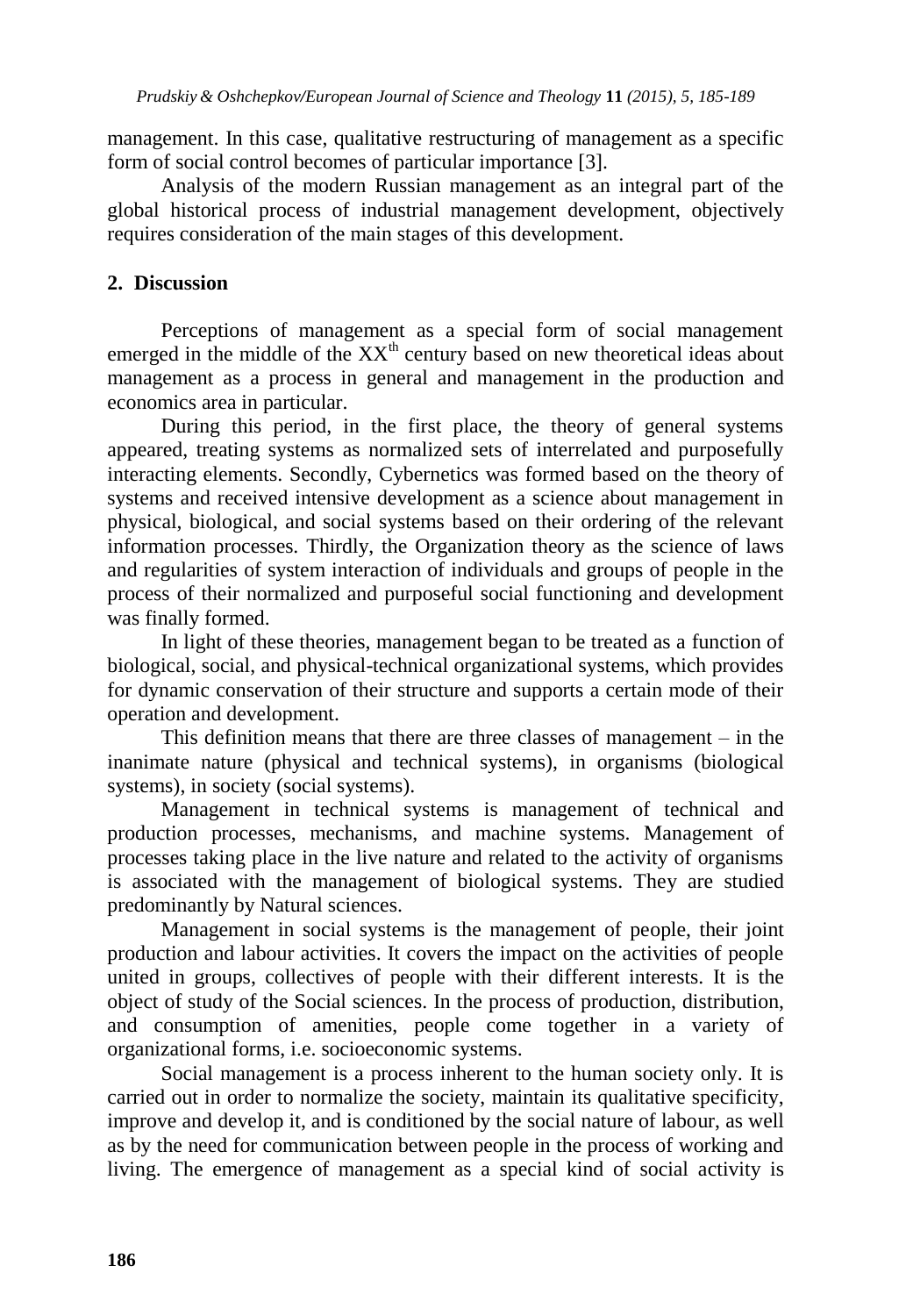associated primarily with the emergence and development of the labour division and cooperation.

Historically, there have been two stages of social management development. Firstly, it was the era of primitive social management associated with the hunting and collecting economy. In this era, different historical periods of savagery (the primitive troop) and barbarism (the primitive tribe) are distinguished. In the era of savagery (the primitive troop), just the rudiments of social management appeared based on manifestation of the elements of speech, consciousness, and primitive social relations.

The usage of sticks, bones, and stones as tools, the development of hunting and gathering required new forms of organization and management of joint labour of tribes. About 9-10 thousand years ago, the formation of primitive social tribes as an institution of social interaction between people and the allocation of the chiefs and tribal elders as the first representatives of managerial work was completed.

Secondly, it was the era of civilized social management associated with the reproducing economy. In this era, the historical periods of the pre-industrial, industrial, and post-industrial economy are distinguished.

The transition to metal tools about 5 thousand years ago and, as a consequence, the increase in labour productivity led to emergence of new social institutions (methods of people's interaction) and consequently demanded creating new forms of social management. The new institutions were family, state, and the property right.

As a consequence, subsistence farms with systems of traditional family management, public economies with systems of administrative and state management, and trade economies with systems of business and market management occurred. Accordingly, patterns of the reproducing economy were formed and developed – the natural, state-treasury, and product-market patterns.

The historical development of these patterns, their mutual interweaving generated evolution of social management forms, during which, the system of business and market management, named management in the United States in the  $XX<sup>th</sup>$  century, was given special development. Accordingly, the historical development of management can be divided into three main periods.

Firstly, the stage of pre-industrial management – the period between 3,000 BC and the industrial revolution of the second half of the  $XVIII^{th}$ - early  $XIX^{th}$ centuries AD. It is the era of the slave and feudal management. In this era, the commodity production played a secondary, complementary role compared to the natural-home and public treasury economies. The business and market management was slowly developing and mainly concerned the structures of trade and handicraft production.

Secondly, the stage of industrial management – the  $XIX<sup>th</sup>-XX<sup>th</sup>$  centuries; in this era, the marketability of all households dramatically increased and the commercial production began to play a basic role in the national economies. Development of the business and market management started intensively developing in the industrial production structures.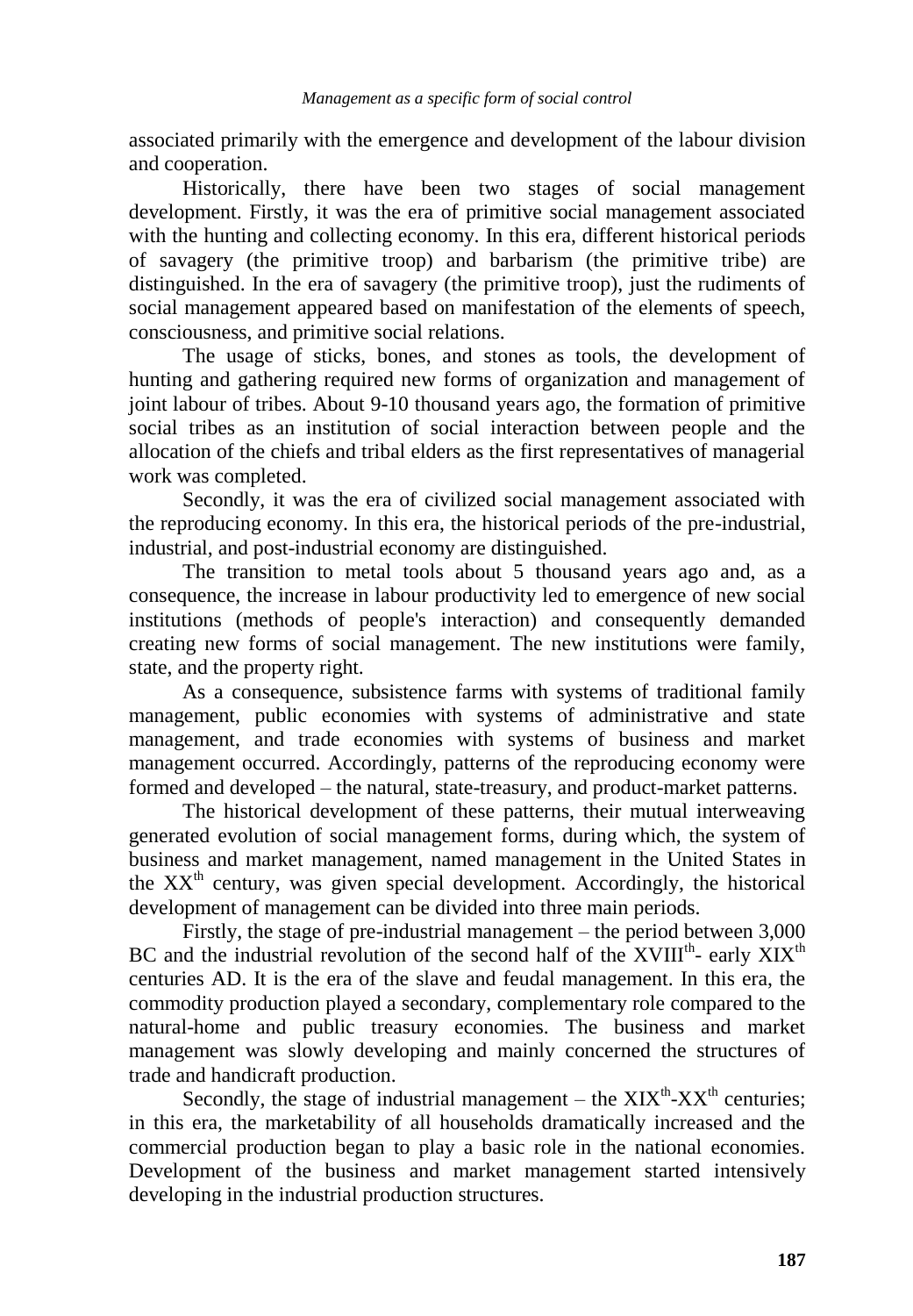Historically, the formation and development of industrial management in the  $XIX<sup>th</sup>-XX<sup>th</sup>$  centuries is objectively structured into two main stages. Firstly, it is the era of pre-scientific industrial management – the  $XIX<sup>th</sup>$  century. Secondly, it is the era of scientific industrial management – the  $XX<sup>th</sup>$  century.

The pre-scientific management of  $XIX<sup>th</sup>$  century was mainly focused on organizing management of the partially mechanized production and working capital of companies. During this period, rational alignment of machine lines was in the centre of the management activities in industrial enterprises.

The scientific industrial management of the  $XX<sup>th</sup>$  century was destined to ensure effective management of fully mechanized production and the main material and financial assets of industrial corporations. During this period, organization of human labour and increasing productivity as the basis of industrial competitiveness became the main sphere of administrative activity in industrial enterprises.

Thirdly, it is the modern era of transition to the post-industrial scientific management – the  $XXI<sup>th</sup>$  century. The currently forming post-industrial management of the XXI<sup>th</sup> century is dedicated to ensure, above all, the development of management systems of automated knowledge-intensive production, human resources, and intangible assets of innovation-oriented industrial and financial groups and transnational corporations, including stateowned. The development of the strategic management of corporate entities acquires a key role at that.

Theoretical principles of modern Management as a science of organizations (socio-economic systems) management in the competitive environment of the market economy were formed in the first half of the  $XX<sup>th</sup>$ century in the works by F. Taylor [4], A. Fayolle [5], E. Mayo [6] (the results of Hawthorne experiments and research) and their followers.

A fundamentally new element in the approach to organization of industrial production management in the works of these scientists is the shift from understanding the industrial management as organization of machine control (construction of industrial production lines) and considering people as appendages to the machines to understanding the management of industrial production as organization of production management and employment activity of people who use machines (construction of production and social organizations).

The process of organizing production and labour activity of people in the circumstances of the market economy is manifested as entrepreneurship and appears in the form of an enterprise, i.e. it is carried out for generation of profit – the excess of revenues over expenditures (investments), on the basis of private economic initiative (to the market risk of correctness at accounting the fluctuations in supply and demand), in the form of economic turnover, i.e. the capital turnover. This turnover includes, along with the turnover of material and production resources (equipment, raw materials, infrastructure), also the turnover of finance, personnel, products, organizational and informational resources.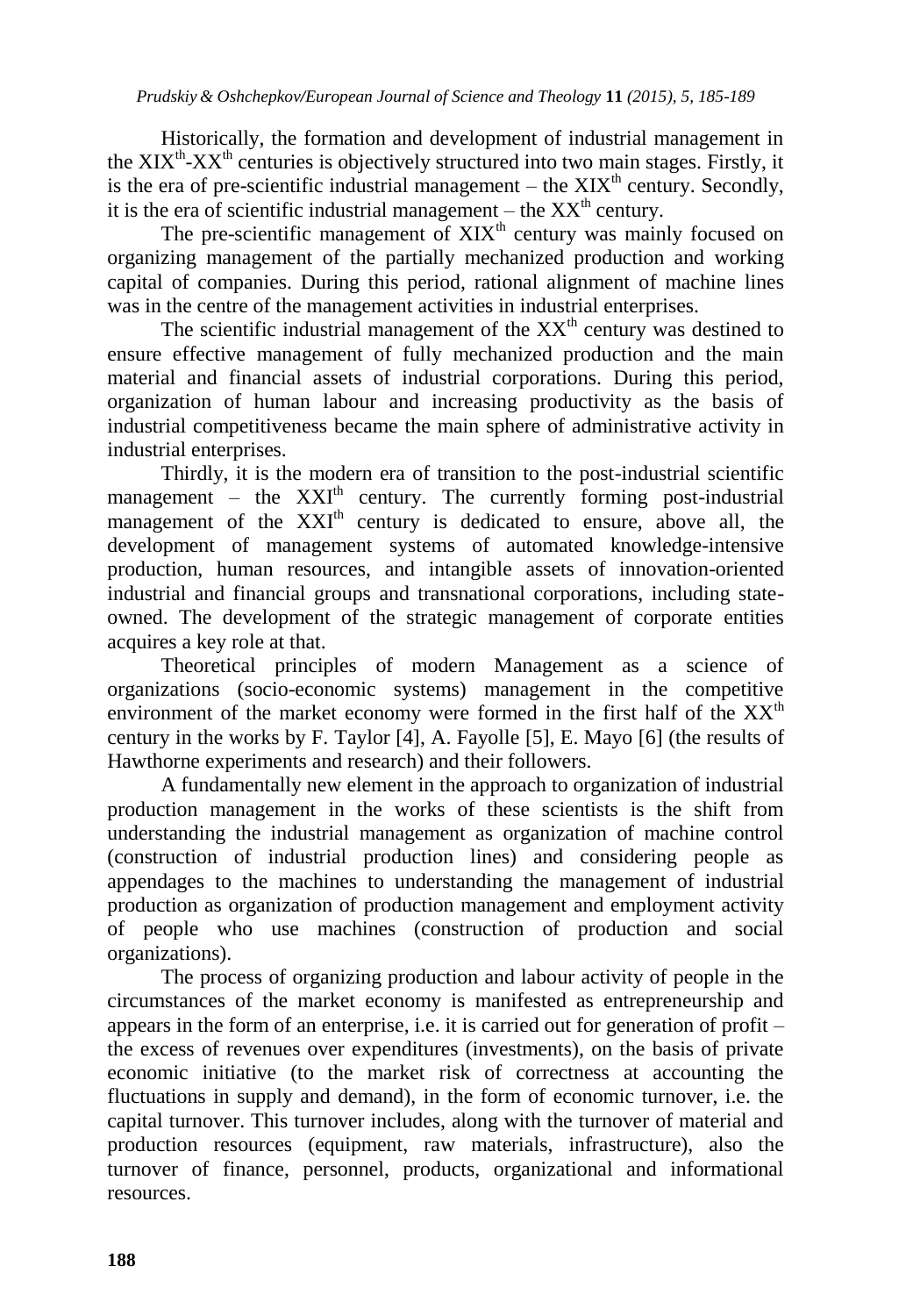Moreover, where F. Taylor considered management as the particular management of production systems, i.e. turnover of material and production resources within the scientific organization of labour, A. Fayolle first introduced management as a system of the turnover management of the whole set of company resources.

Taylor proposed to establish rational management of enterprises 'from below'. He placed the guild level of management organization in the centre of managerial attention. Fayolle proposed the idea of the primacy of production management 'from above'. Therefore, he placed the corporate level of the management organization in the centre of production management.

In this respect, F. Taylor can be treated as the founder of the primary production and entrepreneurial management (management of divisions of corporations and small business entities), and A. Fayolle – as the developer of the theoretical foundations of corporate management (management of integrated corporate structures).

In the first half of the  $XX<sup>th</sup>$  century, under the influence of the world wars and the global economic crisis, theoretical and methodological principles of the state regulation of the economy emerged. The turning points in the formation of the system of macroeconomic regulation were the developments of the German Headquarters on the formation of a military mobilization system of economic management on the eve of the World War I and the scientific paper by J. Keynes 'General Theory of Employment, Interest and Money' [7], which laid the theoretical foundations of anti-crisis and anti-cyclical regulation of national economy [8].

As a consequence, in the middle of the  $XX<sup>th</sup>$  century, three interrelated forms of the modern scientific management were developed: the production and entrepreneurial management (the level of management of the internal environment of enterprises' divisions and structures of small businesses), the corporate management (the strategic management of corporate entities' competitive adaptation to the external environment), and the public (state and municipal) management – the control the dynamics of the organizations environment.

At that, two main trends are typical in the development of the modern management in general and the corporate management in particular.

Firstly, the trend of the growing national specificity, which is reflected in the formation and evolution of various national models and modifications of the modern management. This trend is a consequence of the specific influence of socio-cultural, political and legal, economic, historical and national, and climatic factors on the development of management in particular countries.

As a consequence, in the development of the modern Management science, the models and modifications of the industrial management are singled out – the North American (USA, Canada), West European (England, France, Germany, Sweden), East European (Russia, Ukraine), and East Asian (Japan, Korea, China) ones.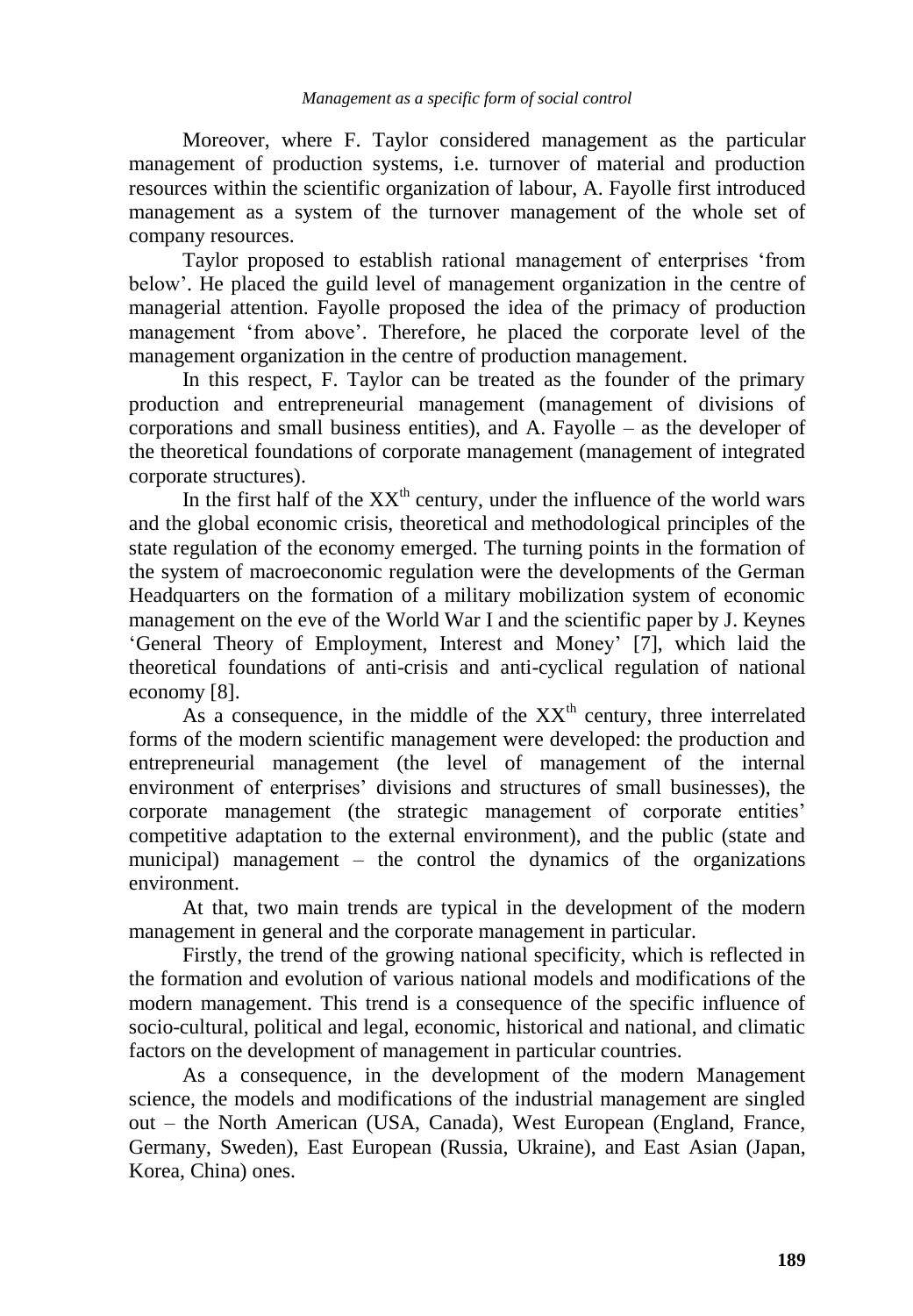There are also grounds to talk about the emerging versions of the modern industrial management – the Latin American (Brazil, Argentina, Chile, Venezuela, Mexico), South Asian (India, Indochina countries), and Middle Eastern ones (experiencing the influence of Islam).

Each of these models and modifications has their own peculiar styles of management, nature of leadership, ratio of formal and informal relationships and communication mechanisms, centralization and decentralization of the management organization build-up, specific relationship to the human, material, and technical inputs. As a consequence, the appropriate national models and modifications of the corporate management are developing.

Secondly, the modern management in general and the corporate management in particular are characterized by the growth of the globallygeneral, which is reflected in the innovative development of its theoretical and methodological principles and functional-technical equipment.

Development of theoretical and methodological principles of Management determines the progress of the theory and methodology of management of socioeconomic systems in the competitive environment of the market economy. In the course of this development, laws, regularities, principles, methodological approaches to the organization of social management, as well as the fundamental concepts and categories of management of social systems are formed and revised.

Development of functional and technical tools of management determines the evolution of techniques, technologies, mechanisms, tools of statement of managerial problems, analysis of problematic situations and development of managerial decisions, formation of organizational structures of management, implementation of the functions of management – planning, organization, motivation, control, coordination, and regulation.

Objectively, the progress in Science and technology conditions the technological evolution of manufacturing processes, and, as a consequence, the respective development of the business processes of social reproduction. This in turn stimulates the transformation of socioeconomic relations of human interaction in the process of economic activity and, as a consequence, the improvement of the management of this interaction, in corporate organizations as well.

Improvement of the organization of management of corporate socioeconomic systems assumes consistent solution of the two key issues of the modern corporate management. Firstly, the theoretical understanding of the issues of corporate management set by the socioeconomic development and the relevant theoretical and methodological principles of their solution. Secondly, the new conditions of social economy urgently require developing the necessary methodologies, technologies, and tools for implementation of the newly formulated theoretical and methodological provisions of managing corporate social systems [9].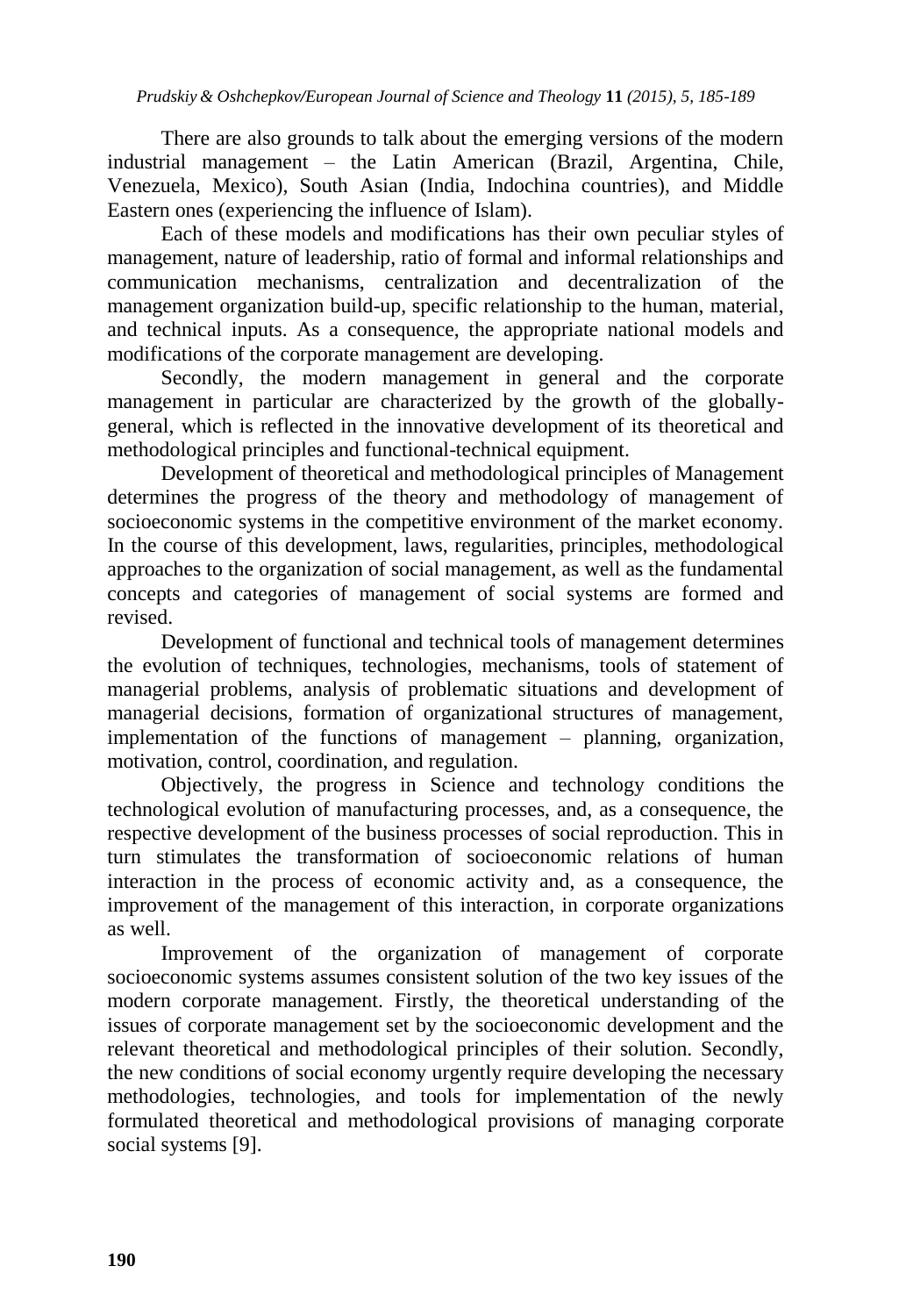Thus, the development of corporate management, objectively assumes internal harmonization of its theoretical and methodological principles and instrumental and methodological components.

The key goal of corporate management is to provide for organizational development (purposeful change) of the managed corporate structure in the circumstances of the market environment, as a result of which the corporation will gain new competitive advantage, strengthen its competitive position, the implementation of which will enable it to successfully achieve the challenging strategic functional goals and solve current entrepreneurial tasks.

In its turn, the competitiveness of corporate structures is ultimately based on productivity, production efficiency, and the business in general.

At that, the efficiency of corporate management objectively is divided into the financial and economic efficiency and the social and organizational efficiency.

The financial and economic efficiency of corporate management is the efficiency of the economic performance of the internal production and economic system. It manifests itself in the ratio between the volume of output of the products (services) manufactured in the corporate organization and the cost of resources to provision that production. This category focuses on the performance and characteristics of the relations of the internal environment of the organization between the obtained results and spent logistical and financial resources. The financial and economic efficiency indexes are based on the resources' cost savings per unit of output. (In the system of corporate management, it reflects the so-called 'Concept X').

The object of corporate management study as a management science covers the socioeconomic systems of corporate entities. In this case, a corporation is treated as a total of the corporate property and economic set, the corporate social community (the staff of the corporation) providing for interaction of people in the course of operation of the property set of the socioeconomic system of their relationships.

The organizational relations (organizational mechanisms) that regulate the processes taking place in socioeconomic systems, by which the activity of human resources of a corporation is coordinated and the assigned corporate goals are achieved, act as the subject of the study of corporate management in its function as a management science. Structurally, organizational mechanisms basically include subjects of management, objects of management, and direct and reverse links between them.

Operation and development of organizational relationships (organizational mechanisms) regulating the processes taking place in the socioeconomic systems, and, as a consequence, the social and productive interaction of people are determined by the relevant laws, regularities, and principles of Science.

These laws and regularities are, first of all, the laws and scientific principles of management of socioeconomic systems (organizations). Organizational laws are the laws of synergy, awareness and normalization, self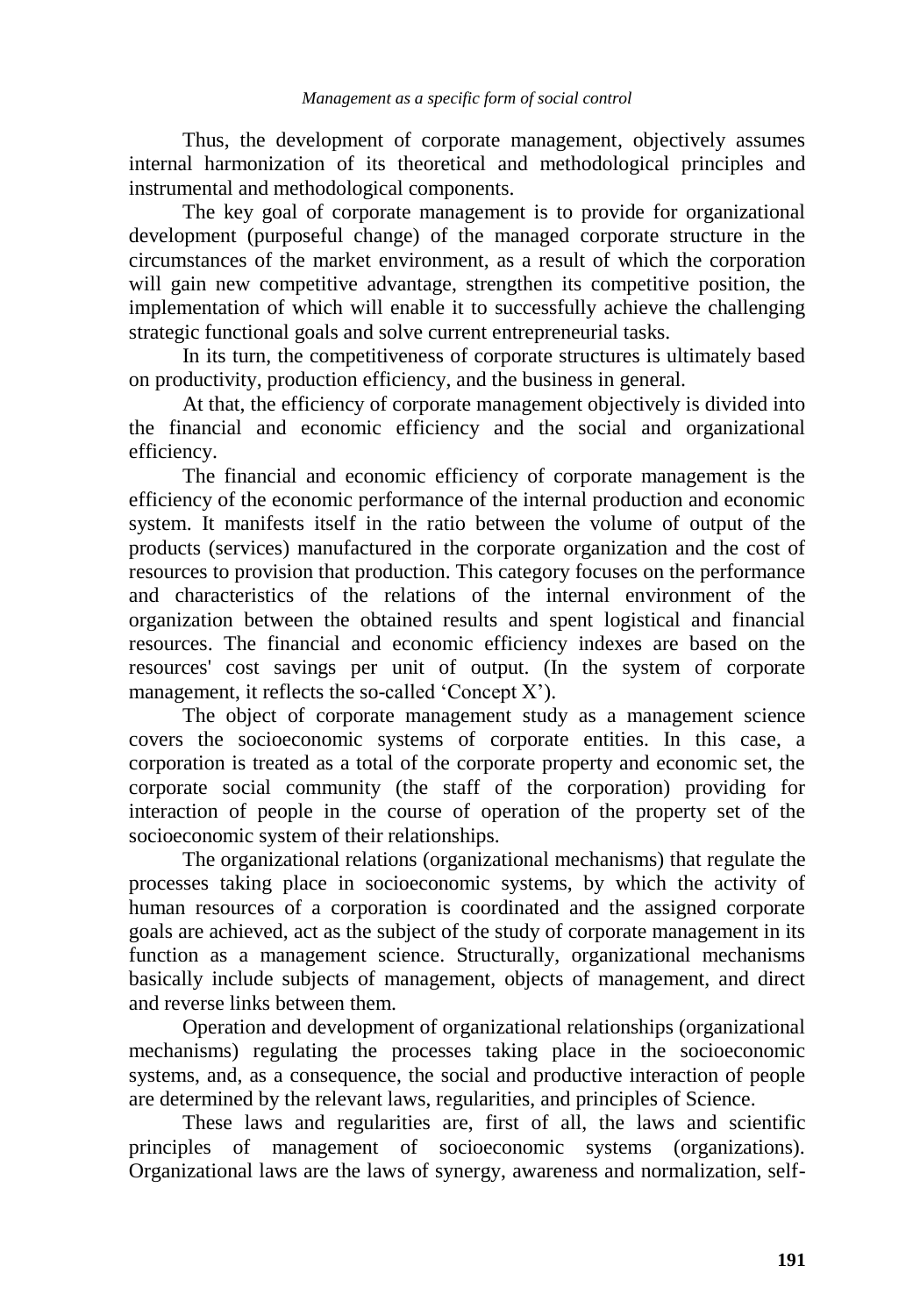preservation, the unity of analysis and synthesis, composition and proportionality, systems development, and the law of the least.

Secondly, the laws and regularities of operation of the market economy and its socioeconomic structures: economic laws are the laws of increasing requirements, limited resources, demand, offer, monetary circulation, dependence of the structure of personal consumption on income, diminishing marginal utility, diminishing marginal returns, diminishing returns, increasing opportunity costs.

Thirdly, are the laws and regularities of operation of social communities and behaviour of certain individuals and groups in them in the process of joint production and labour activities. Social laws are divided into two main groups: the laws of operation or organization and the laws of development. The main concepts, categories of sociology include such concepts as social relations, social institutions, social groups, social processes, and social structure.

The most important principles of social management can be purposefulness, responsibility, competence, discipline, promotion, hierarchy, and feedback.

Methods of social management are divided into two types – personal and institutional, in each of which in turn there are three types – economic, administrative and legal, and socio-psychological.

Management of a competitive company (corporation) in the market economy ultimately acts as the management of its competitive behaviour in the struggle for markets and spheres of capital investment for the following purposes: the operational purposes – to increase profits in the current period, and the strategic ones – to strengthen the market position and survival in the longterm.

Based on the scale-temporal aspects of socioeconomic organizations (corporations) management, the operational and strategic corporate management types are distinguished.

Strategic management of a corporation focuses on the organization's mission, its survival and development in the long term. Strategic management focuses mainly on the issues of environment, considering the staff as the main resource of the organization and the basis of its competitiveness. Strategic management focuses on the strategic issues of organizations (corporations), which tend to have lower levels of structuring and wider use of quality characteristics and indicators of their expression [10].

The main indicators of the efficiency of strategic corporate management is the level of competitiveness of the company, the ability of management organizations to provide timely and accurately response to new market demands and to adequately vary depending on changes in the environment.

Operational management of a corporation focuses on the production of goods and services and more efficient use of resources and factors of the internal environment of the organization in the short term. Therefore, operational management pays priority attention to the internal problems of the enterprise associated with finding ways to improve the current use of resources.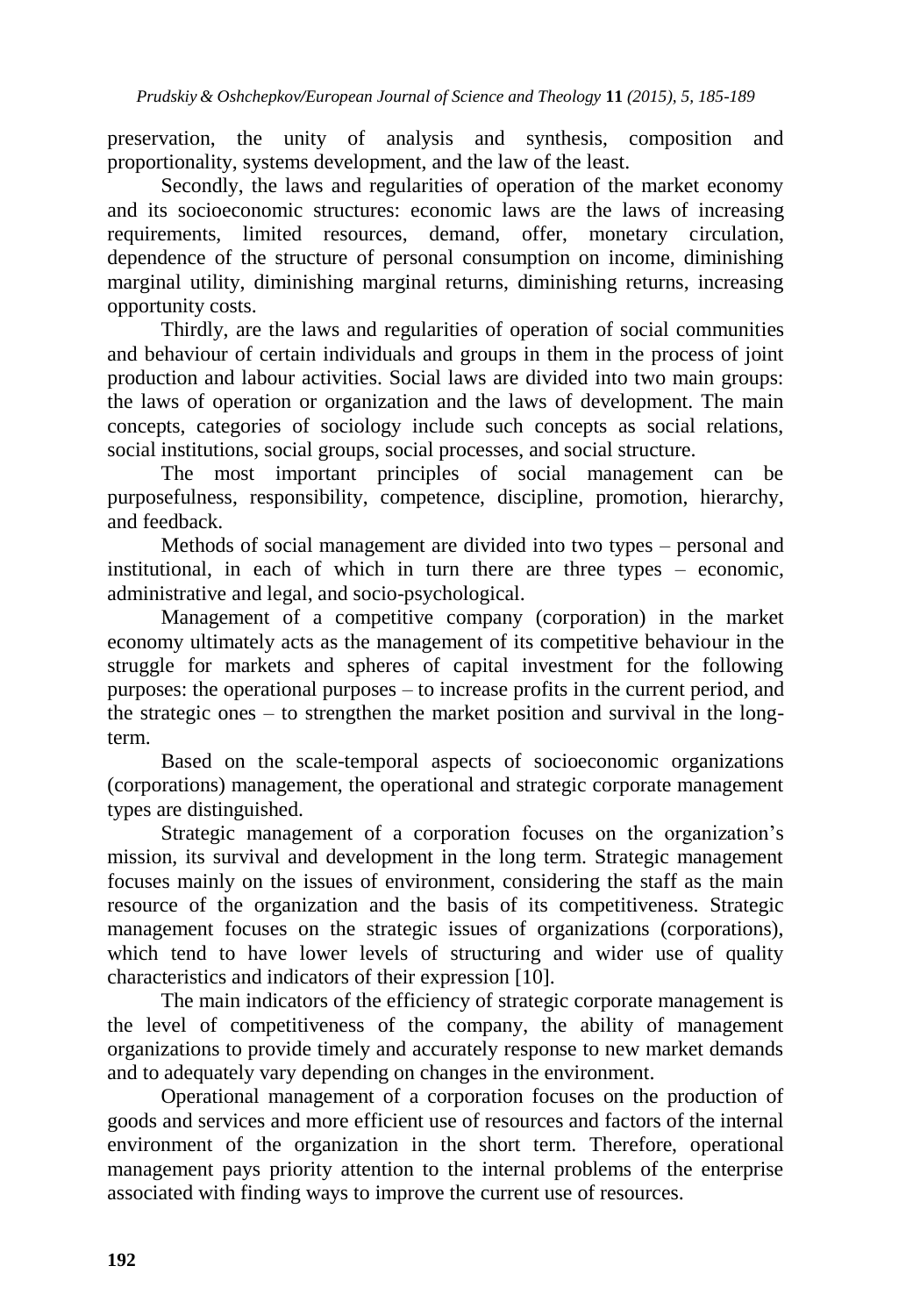Operational management aims solving current problems of organizations (corporations), which tend to have higher levels of structuring and quantification. The main resources for solving operational problems of a corporation are logistic means, the use of which is analyzed using appropriate financial and economic indicators. At that, employees are considered only as performers of the work.

The main performance indicators of operational management are profit maximization and the level of rational use of the productive capacity.

The strategic analysis of the functioning of an organization (corporation) in the market economy is based on the study of the life cycle of its competitive motion in the circumstances of market fluctuations and economic cycles of the market economy.

The operational analysis of the operation of an organization (corporation) in the market economy is based on the study of the reproductive cycle of the turnover of its equity in the areas of production and circulation.

The life cycles of organizations (corporations) and the speed of their capital cycles are closely interrelated, but at the same time each of them has its own peculiarities, which determines the fundamental differences between the strategic and operational management of a corporation.

The staple of corporate management are corporate managerial decisions – strategic, tactical, and operational ones. Development and implementation of corporate managerial decisions is carried out in the course of the preparation, storage, processing, and transmission of corporate management information. The result of a corporate managerial decision is prioritization of alternative use of scarce resources by the corporation and key directions of its competitive development. At the heart of the development and adoption of a corporate decision is the identification and analysis of the managerial problem of competitive development of the corporation and the related problematic situation [11].

A managerial problem is the difference between the actual (prevailing) and desired (target) state of the operated organization with no identified ways of overcoming this discrepancy. A problem determines the choice of research methods and foresight of results. The main parameters of a problem are: reality, relevance, availability of resources and the value of the intended result. The problem is analyzed and solved in the field of the corresponding problematic situation.

A problematic situation is a characteristic of the real mismatch of the desired and actual levels of satisfaction of the needs of a subject. A problematic situation stands, on the one hand, as a total of the management subject's purposes, and, on the other hand, as the condition of the subject and object of the management system as well as the condition of the internal and external environment of the organization.

To analyze a problematic situation and develop a managerial decision, management offers the dialectical methodological approach and the system, situational, and process-related methodological approaches arising out of it.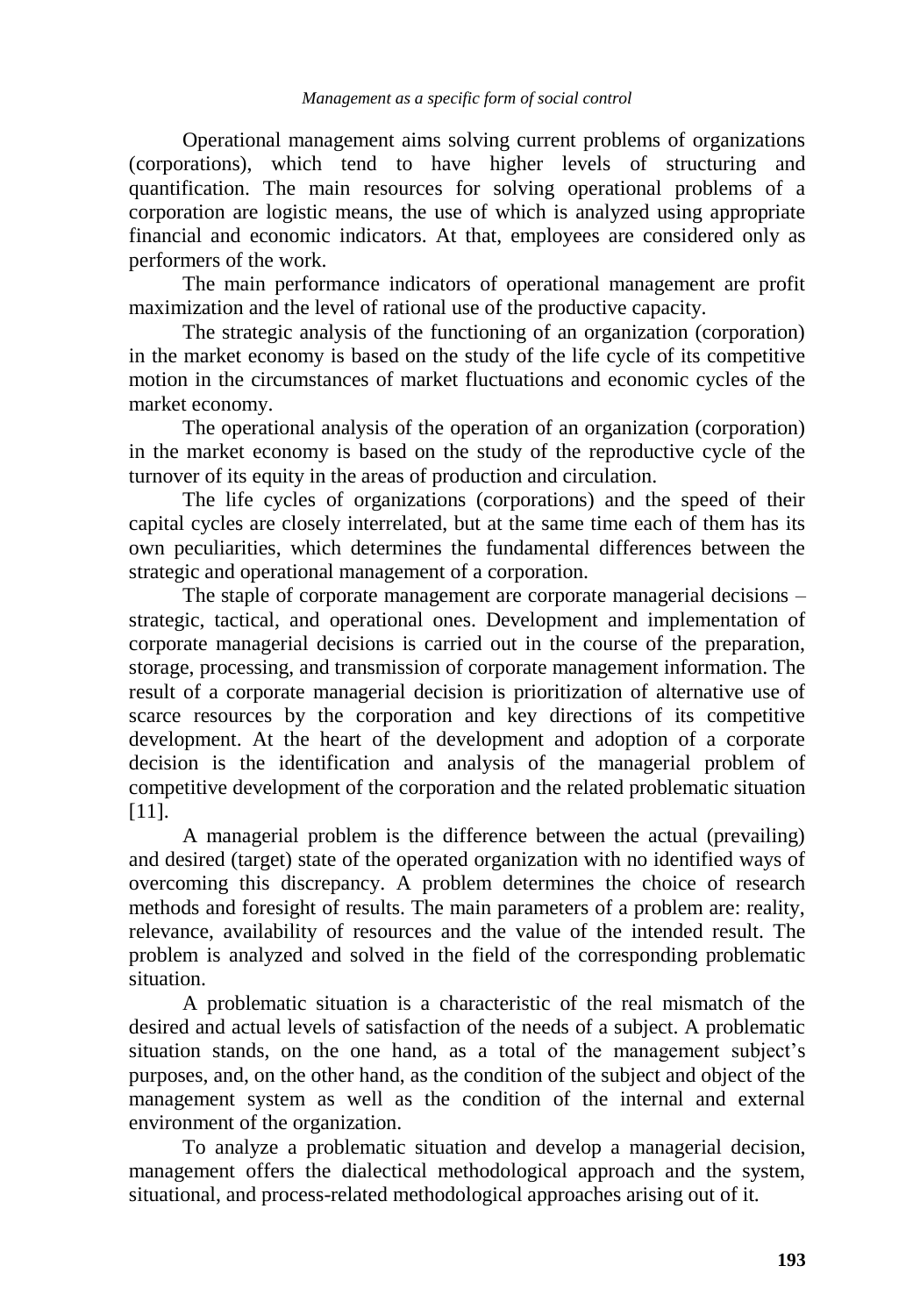The dialectical approach is based on the fact that the world around us is material, the society is an integral part of this world; in the course of its operation and development, it interacts with the environment; all components of society are interrelated and constantly develop. The material basis for the functioning and development of the society and its components is formed by the production and labour processes.

Development of the society and its components is determined by the laws of dialectics: the unity and struggle of opposites, the transition from quantitative to qualitative changes, the negation of negation, and the paired categories of dialectics: a phenomenon and essence, a form and content, a cause and an effect, possibility and reality, freedom and necessity, a chance and necessity, possibility and necessity.

The system approach is the methodology of studying objects of management as systems. Respectively, the society and its constituent elements are treated as social systems and subsystems, i.e. organization.

A system is an integral normalized set of interrelated or interacting elements, each of which contributes to the performance of the whole. Socioeconomic systems are a special class of social systems organizing production and labour processes, which result in production of amenities and services necessary to ensure the viability and development of the society and its individual members. Any firm is a complex self-organizing socioeconomic system and, at the same time, an agent (a subsystem) of the market economic system.

Organizational corporate socio-economic systems include property and production facilities (the set of means and objects of labour), social commonality (the group, corporation of people involved in joint production activities), a system of socioeconomic relations, ensuring the interaction of people, the most important component of which is the system organizational and economic relations).

The core of a corporate socioeconomic system is the system of corporate management of an organization, which is an ordered set of organizational and economic relations that govern the processes of interaction of the elements and units comprising the system.

Structurally, a corporate organization management system includes the object of management, the subject of management, the matter of management (communication and relationships between the subject and object of management). They are characterized by the internal and external environment, as well as internal (target) and external (factorial) indicators of their operation.

Conditionally corporate management systems are divided into two main types: the closed and open ones. A closed-type system has rigid fixed boundaries; its actions are independent from the environment surrounding the system. An open-type system is characterized by interaction with the environment.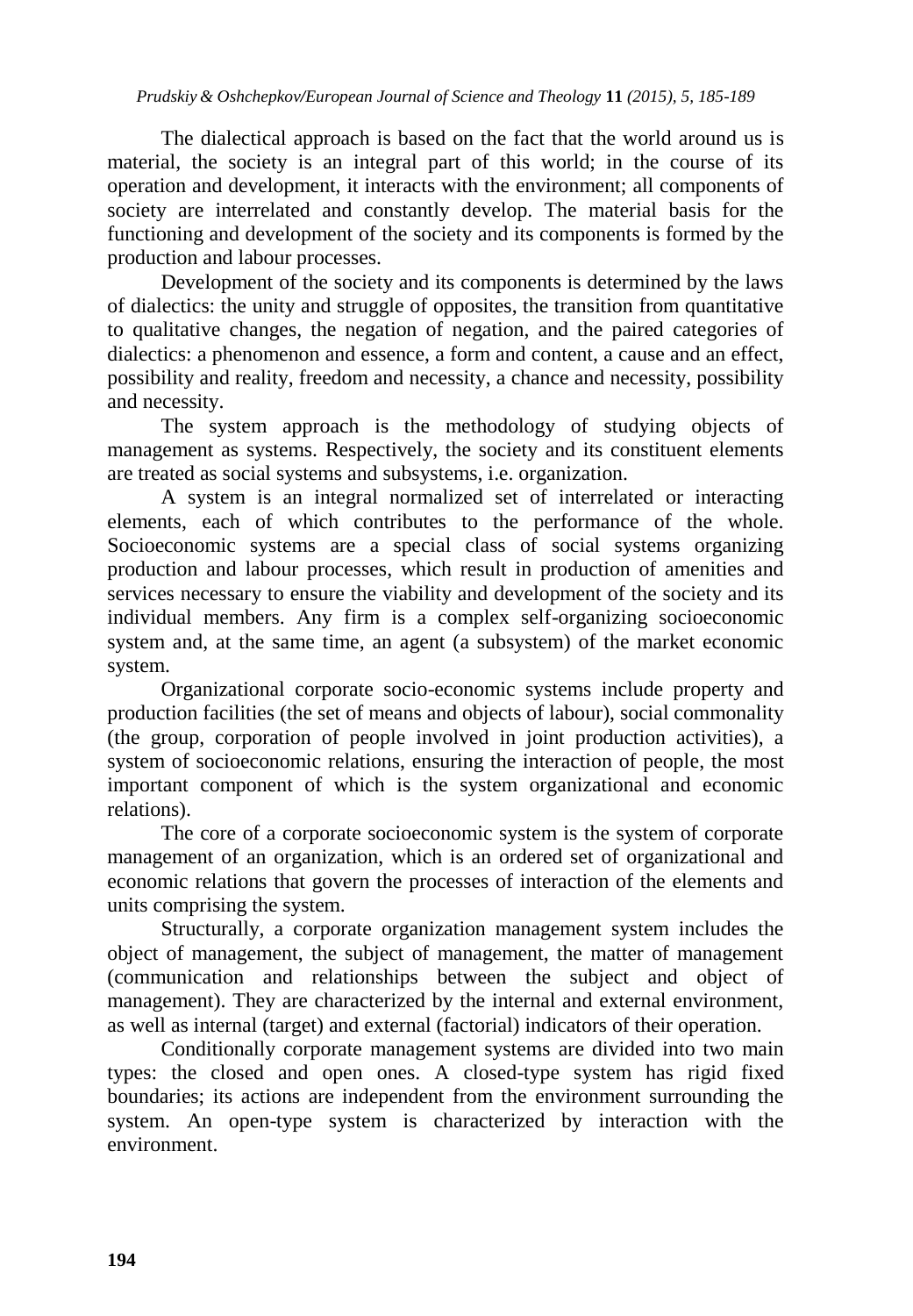The corporate management is a process of purposeful normalization of the corporate system, changing under the influence of the factors and conditions of the internal and external environment [12].

By its form, corporate management is an information process, i.e. a process of receiving, storing, processing, and transmitting information. By its nature, corporate management is an organizational process, i.e. a process of organizing, structuring, and building connections and relationships interacting within the system of elements.

The process approach is the methodology of studying management objects, according to which, first of all, the very corporate organization is treated as a system undergoing development in the form of an ordinary life cycle. In the process of this development, products and competitive advantages of the organization undergo the successive phases of occurrence, formation, maturity, and degradation of their life cycles. Secondly, short, medium, and long economic cycles as well as the life cycles of sectors of the external market environment take place. Thirdly, the very management of the organization is objectively implemented as a process, i.e. a series of continuous interrelated actions, through which a manager achieves goals and solves problems with the help of other people. These actions, each of which is also an independent process, act as the implementation of certain functions.

In the process of managing organizations (corporations), the basic functions of corporate management are comprehensively implemented: planning, organization, motivation, control, coordination (regulation).

The situational approach is the methodology of studying objects of corporate management, according to which the determining factor for a managerial decision is the situation, i.e. a specific set of circumstances that have an impact on the organization at the moment. According to the situational approach to management, the organizational structure of an enterprise, its elements are nothing but the response to outside impacts of different nature. To use the approach in practice, one needs to determine what the important variable situations are and what the extent of their influence on the efficiency of the organization is.

The situational approach targets comprehensive analysis of the strengths and weaknesses of the internal environment in relation to the opportunities and threats of the external environment of the organization, and the subsequent identification of the key competitive aspects of functioning and development of a corporate organization, separating them from the secondary and unimportant ones. And economic models and economic matrices are applied for this purpose. Thus, the priorities of the competitive development of an organization as well as the optimal directions of alternative use of its limited resources are identified.

The situational approach targets comprehensive analysis of the strengths and weaknesses of the internal environment in relation to the opportunities and threats of the external environment of an organization, and the subsequent identification of the key competitive aspects of functioning and development of the organization, separating them from the secondary and unimportant ones.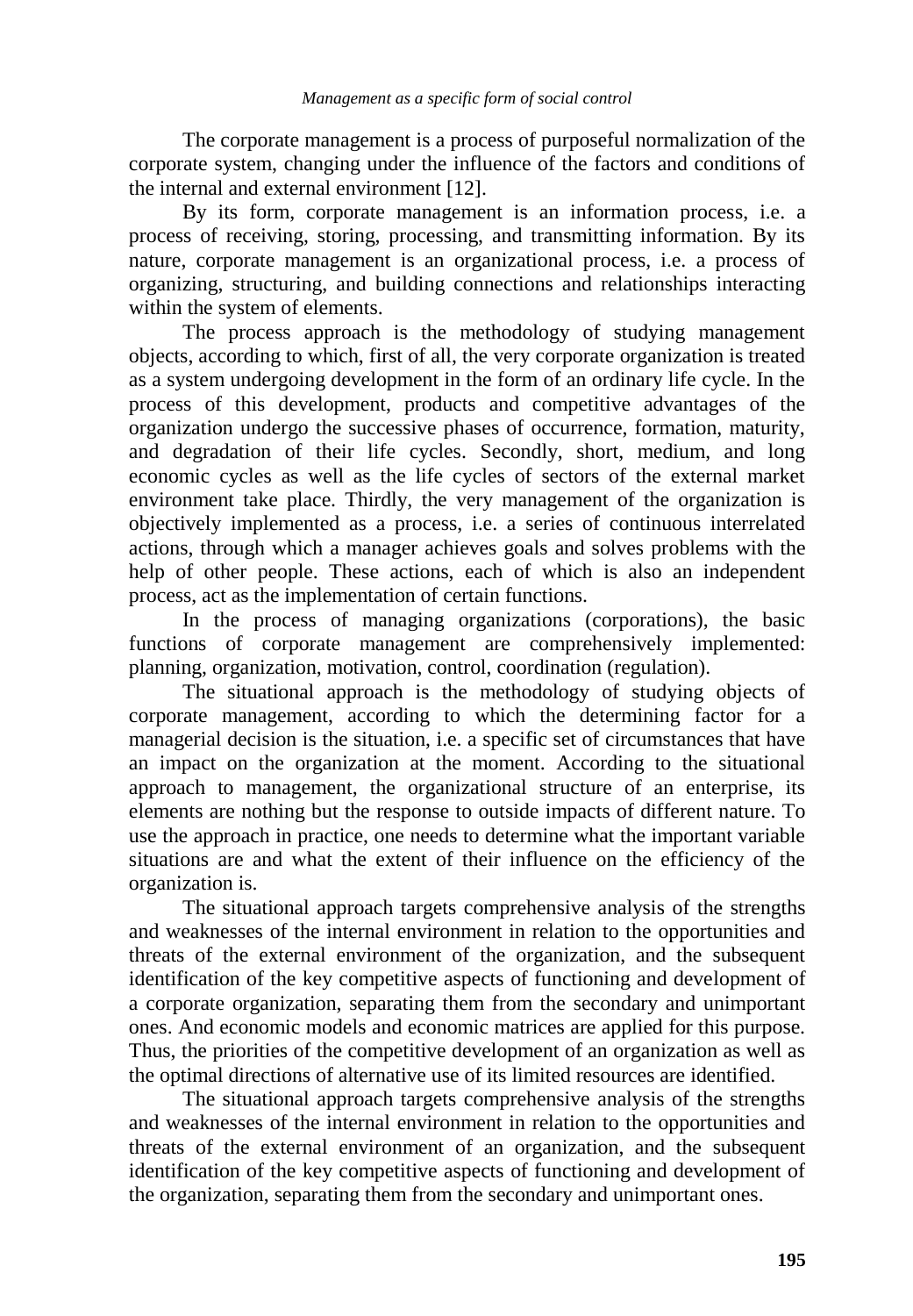For this purpose, the methods of the structure breakdown ('the objectives tree'), the matrix-complex analysis ('the matrix'), and the modelling (the economic models) are applied. Thus, the priorities of the competitive development of an organization as well as the optimal directions of alternative use of its limited resources are identified.

The modern management actively uses the following models in order to analyze the market position, solve the problems of competitive behaviour and ensure organizational development of the managed socioeconomic systems (organizations): economic decompositions (structuring), economic matrices, and economic models.

The structural and functional decomposition (structuring) assumes using the method of building 'objectives trees', 'resources trees', and consequently 'solutions trees', based on which are structured: 1) goals (objectives) of system management, 2) resources and factors of their achievement, 3) choice of alternatives to the limited resources of the organization.

The matrix-complex composition (matrix) is a tool of composite (system) strategic analysis of the competitive position of a managed organization in the relevant market (the market niche). It is implemented by means of the systemcomposite research of strengths and weaknesses of the organization's internal environment in its interaction with the external market competitive environment with its opportunities and threats. By means of the matrix, the competitive opportunities and advantages of the managed social system in the competitive environment of the particular market economy niche are structured and ranked.

The economic model is a simplified reflection of the managed economic system's operation using verbal description, charts, and equations (characters), which concentrated singles out the most important relationships of its internal and external variables.

The external (exogenous) variables are input from the 'outside'. They describe the conditions, in which the managed organization achieves its goals. These include resources of the internal environment of the organization (the organizational and informational, human, production, financial, and marketing resources) and environmental factors (business environment, opportunities, and threats). The internal (endogenous) variables are introduced from the 'inside'. These are the goals that management of the organization assigns to themselves. Achievement of these goals is the result of solution of the problems faced by the organization.

The task of the model is to figure out how the external (exogenous) variables functionally affect the internal (endogenous) variables of the managed socioeconomic system. At that, the economic model must contain an objective function and constraints of its use.

As a result of the dialectical, system, situational, and process analysis using the methods of structuring (the 'objectives tree'), matrices, and modelling, the following is revealed: 1) the strengths and weaknesses of the internal environment, 2) the opportunities and threats of the external environment, 3) combinations of strengths and weaknesses, threats and opportunities, 4) potential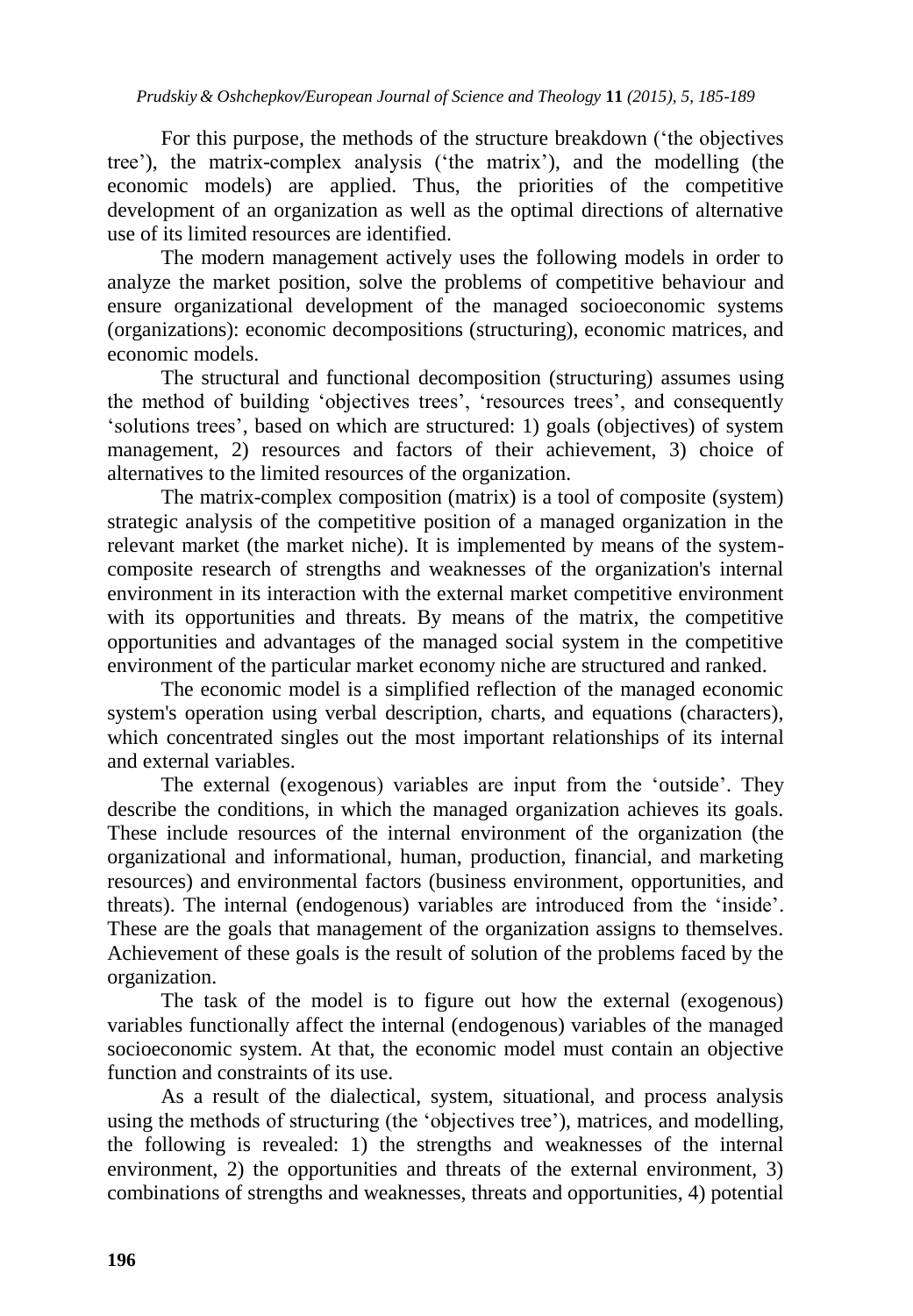competitive advantages, 5) basic potential competitive advantages and core competitive competencies that can be converted into the key factors of the corporate competitive success.

Based on the strategic analysis of a problem situation, the methodical algorithms of, first of all, the development and adoption of a managerial decision and, secondly, the development of the project to promptly implement a managerial decision is carried out.

The algorithm of adoption of a reasonable corporate managerial decision includes five operational and functional steps – diagnosing the managerial problem, formulating the constraints and criteria of the decision-making, defining the alternative solution options, providing comparative evaluation of alternatives of the solution options, making the final choice of an alternative solution of the problem.

The algorithm of development and implementation of a project of prompt implementation of a managerial decision includes four main operational and functional phases of the life cycle of a management project – the initial phase (initiation), the development phase, the implementation phase, and the completion phase.

A corporate project is a time-limited, purposeful change of a certain corporate system with the specified requirements for the cost and quality of the results, and the specific organization. Management of a corporate project is management of the organizational and competitive changes in a corporation, which are to be implemented as a result of the project. Change of the status of the project from its emergence to completion is characterized by a change of a number of parameters and indicators that determine the nature and success of the project. The end result of implementation of a managerial decision and the relevant project should be improvement of the competitive advantages and competitive position of the managed corporate entity [13].

### **3. Conclusions**

Thus, we can conclude that management as a specific form of social control has passed a long way of formation and development, both in theory and in practice, and is permanently evolving in the modern world. Having been identified for a long time as management in the private corporate sector of the economy, today management has expanded its boundaries and can justly be identified as social management in general, i.e. management that involves a human as the subject of management. We should also mention the fact that efficient management becomes the key strategic competence of an organization taking up the garland of victory from different kinds of resources (financial, administrative, property, etc.). Paraphrasing a famous sports saying, we can say that 'success is achieved by the entire organization, and failures are the fault of management'.